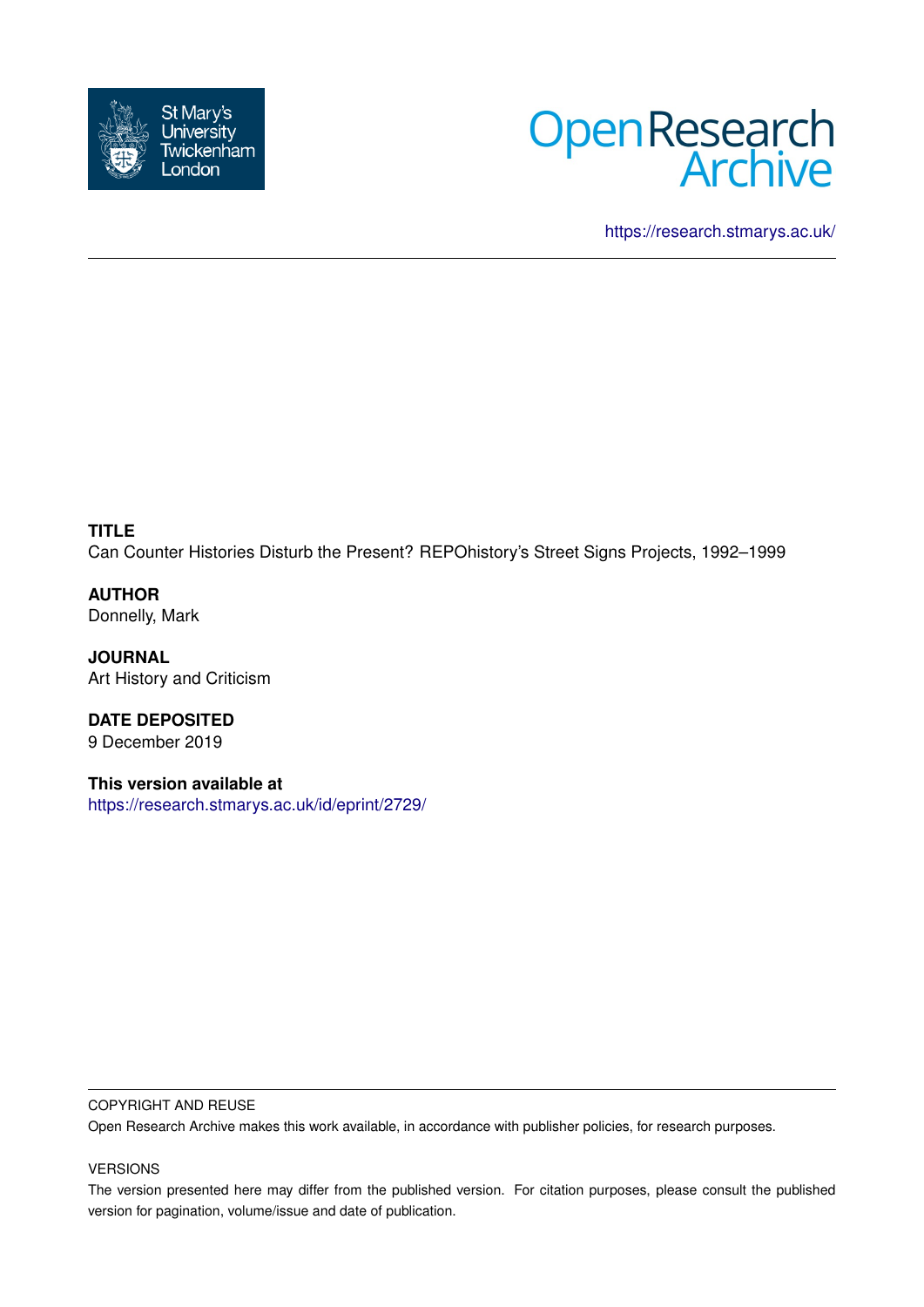*Mark DONNELLY St Mary's University, London, United Kingdom*

# **CAN COUNTER HISTORIES DISTURB THE PRESENT? REPOHISTORY'S STREET SIGNS PROJECTS, 1992–1999**

**Summary***.* This paper argues that where appropriations or invocations of the past have contributed to projects of social and political change, they have usually done so with little or no recourse to the historical past. Instead, activists and campaigners have used various forms of vernacular past-talk to unsettle those temporary fixings of 'common sense' that limit thinking about current political and social problems. The example of such pasttalk discussed here is the work of the art-activist collective REPOhistory, which sought between 1989 and 2000 to disrupt the symbolic patterning of New York's official and homogenized public memory culture by making visible ('repossessing') overlooked and repressed episodes from the city's past. In effect, they challenged the ways in which history's dominance of past-talk within the public sphere was constituted by exclusions of subjects on grounds of gender, ethnicity and socio-economic status. REPOhistory fused politically-engaged art practices with Walter Benjamin's belief in the redemptive potential of dialectical encounters between past and present. To assess the value of their art-as-activism projects ("artivism"), this article will situate REPOhistory's practices within a frame of ideas provided by Benjamin, Jacques Derrida, Ernesto Laclau, and Chantal Mouffe. In a series of street sign installations that mixed visual art, urban activism, social history, and radical pedagogy, REPOhistory exemplified why the past is too important to be trusted to professional historians.

**Keywords:** activism, agonistic politics, counterpublic, hegemony, installation, past-talk, street signs.

## **INTRODUCTION**

Historians rarely try to disturb the present. Their lingering attachment to objectivist ideals and their insistence on the "facticity" of the historical past make them unlikely advocates of present-day political causes in their professional work. Academic history's adherence to long-dominant epistemologies, methodologies, and representational forms mean that a collective resolve to preserve the institutional credibility of the discipline normally takes precedence over whatever radical political ambitions its practitioners might have as individual citizens. In contrast, artists, activists, and campaigners have long practiced forms of vernacular past-talk to unsettle those temporary fixings of "common sense" that restrict thinking about current political and social problems to history's already-known. They have also proved adept at contesting the contours of collective memory culture, pointing to its absences and erasures, drawing attention to the matrices of power that shape the selection of objects of memory

work, and countering hegemonic historical narratives that purport to explain present conditions in terms of their relationship to a posited past. REPOhistory were one such group of artists who in the 1990s instrumentalised the past in pursuit of directly articulated political agendas.

REPOhistory was an art-activist collective that sought to disrupt the symbolic patterning of official and homogenized public memory culture in the United States. The group looked for ways to fuse politically-engaged art practices with Walter Benjamin's belief in the redemptive potential of dialectical encounters between past and present. The result was a series of installation projects that mixed visual art, urban activism, and radical pedagogy in attempts to make visible the knowledge about the past that had been erased or forgotten.<sup>1</sup> Most of the group's public art projects were organized, created, and staged in New York, a city that had a long-established artas-activism culture as well as an infrastructure of material support for micro-groups on the political

**51**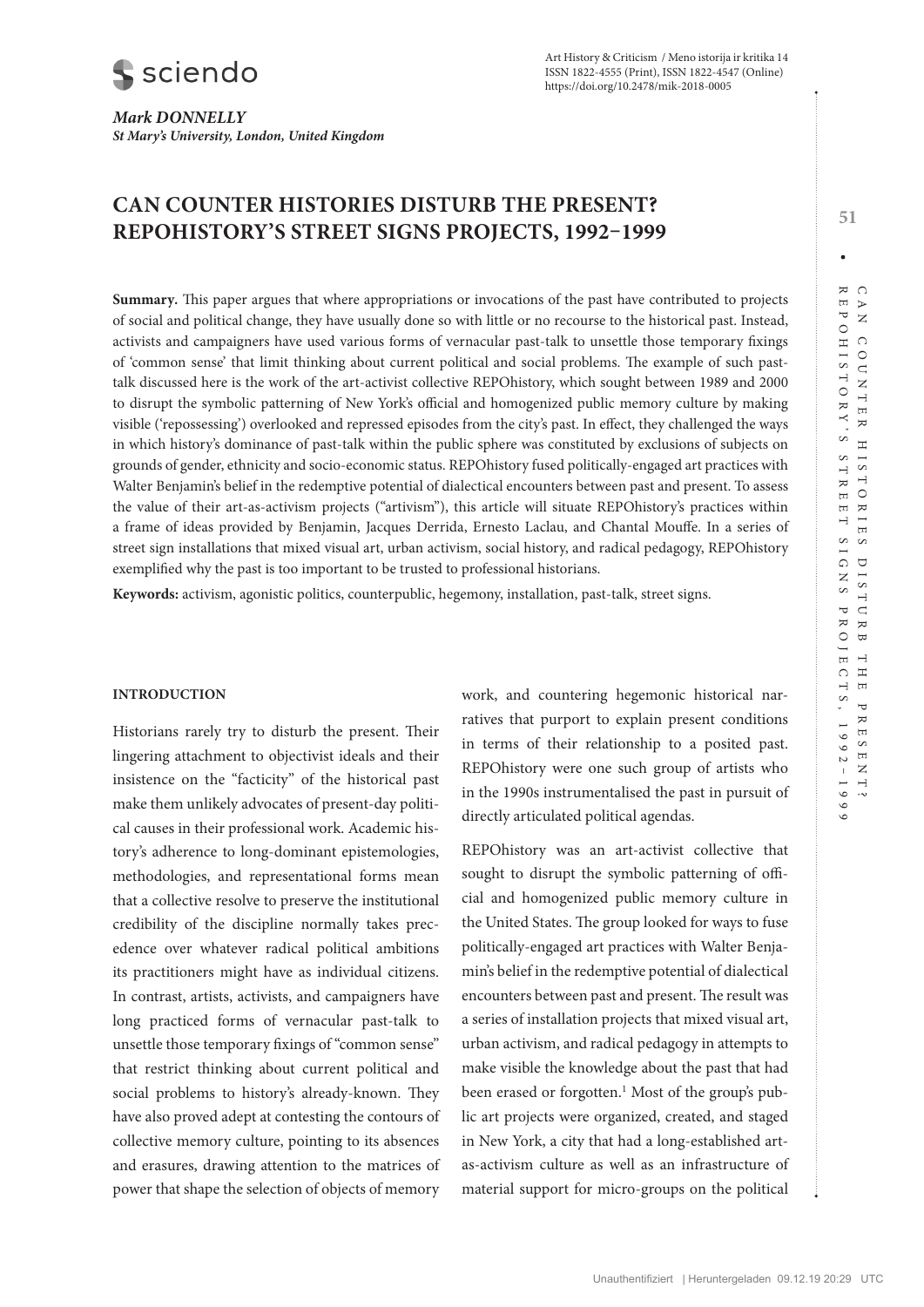$\overline{\mathbf{X}}$ 

left. REPOhistory's two distinctive contributions to this art-interventionist network were to counter dominant (f)actual representations of the past and to challenge how public art was used to adorn urban spaces that had been transformed into privatized sites of managed consumption. In these ways, the group's work was both political (naming specific issues) and metapolitical (challenging what was regarded as being sayable in the public sphere). By combining these two points of reference, the group's activities could also be understood as an attempt to produce what Nancy Fraser called "subaltern counterpublics", which were "parallel discursive arenas where members of subordinated social groups invent and circulate counterdiscourses to formulate oppositional interpretations of their identities, interests, and needs."2 This article will discuss several of REPOhistory's major projects and examine them against the group's stated aim to produce pastreferencing, counter-hegemonic "artivism".

#### **REPOHISTORY'S SIGNS PROJECTS**

When REPOhistory first met in May 1989, one of the subjects they discussed was Greg Sholette's idea that artists should "retrieve and relocate absent historical narratives" through the production of "counter-monuments, actions and events."3 Drawing inspiration from recent work by artists such as Martha Rosler and Hans Haacke, REPOhistory sought to contribute to attempts in the US to disrupt the "celebrations" of the 500<sup>th</sup> anniversary of Columbus's "discovery" of the Americas that were planned for 1992.4 Initially, the collective was known simply as the "history group", reflecting how its earliest meetings were directed towards self-education in historical practice and understanding. They discussed texts by historians and theorists like Howard Zinn, Eduardo Galeano, Hayden White, and Walter Benjamin, as well as inviting 'socially concerned historians' from New York's Municipal Art Society to talk at their meetings. The subsequent name change was inspired by *Repo Man* (1984)*,* Alex Cox's indie film about debt collectors. Its adoption signaled a more critical and interventionist orientation for the group. Analogous to the way that the debt collectors in *Repo Man* repossessed cars and other items from people who defaulted on their loans, REPOhistory aimed to "repossess" content that had been repressed or excluded from a dominant history culture and to (re)insert this content into the public sphere.5 Although they had originally intended to work in the spirit of graffiti writers or Situationist pranksters, making their own "guerilla" art interventions in New York's public spaces, the group decided that their investment of time and effort in REPOhistory warranted more enduring outcomes than the temporary spectacles that would result from a "hit and run strategy".6 So, the method that they used most frequently, and one which depended on securing permits from the city authorities to display their work, was production of sets of metal street signs that they attached to lampposts (usually for a period of between six months and one year). These street signs, which commonly consisted of an image on one side and a short text on the other, would then be encountered as part of the "signage jungle" of the modern city.7 The group's major street signs projects were: *The Lower Manhattan Sign Project* (1992–3), *Queer Spaces* (1994), *Entering Buttermilk Bottom* (1995) and *Civil Disturbances* (1998–9).

In addition to REPOhistory's core membership of around a dozen volunteers, there were more than a hundred people of diverse backgrounds who collaborated in the group's various projects throughout the 1990s. Typically, this fluctuating membership consisted of artists, academics, performers, teachers, and media activists (most collaborators were female). Several high school classes also participated. Funding came from sources like the progressive Puffin Foundation, the Andy Warhol Foundation, and various individual donors.<sup>8</sup> According to Sholette, who believes that the group's horizontal and loose administrative structure probably damaged their chances of winning major grants, the typical funding for one of their street sign projects was in the region of \$10,000 to \$15,000—with many of the actual production costs being covered by group members' unpaid labour and out-of-pocket money.9

For REPOhistory's first urban installation, *The Lower Manhattan Sign Project* (LMSP), members of the group designed and produced 39 silkscreened, aluminium signs that were attached to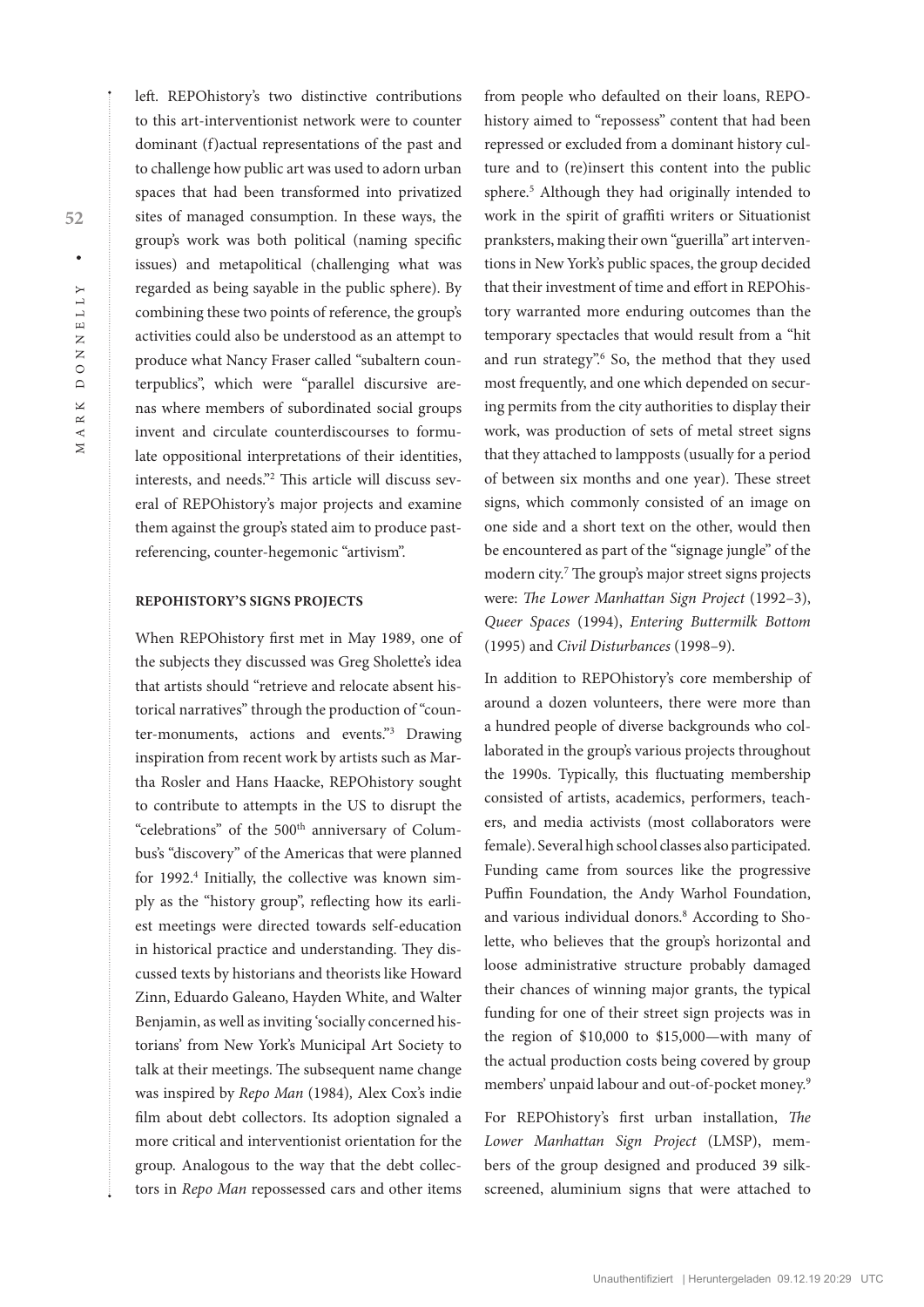streetlights in Downtown Manhattan between June 1992 and June 1993. This installation took three years to research and plan, and it was sponsored by the Lower Manhattan Cultural Council as part of a wider public art project called *1992 ¿The Americas?*. The sponsoring partners in this collaborative venture were the Bronx Council on the Arts, the Staten Island Snug Harbor Cultural Center, and Socrates Sculpture Park in Queens, each of whom commissioned works that probed the relationships between art, history, and identity against the background of that year's Columbus quincentennial celebrations.10 REPOhistory's signs represented 39 opportunities to re-narrate the past of a given place and to interrogate modes of "standard historical representation".<sup>11</sup> Each of its 18 x 24 inch signs was researched and designed around a feature of the city's multi-ethnic and working-class life, carrying a three-color image on one side and a brief explanatory text on the reverse. Prototype designs for the signs were shown at the Marxist School in June 1991, before being constructed and sited in a roughly one square mile area of the Financial District the following year. Sholette referred to the process of installing the signs as "writing on the skin of a gentrifying New York".12 In Andreas Huyssen's terms, we might describe the installation as "writing realistic counter-(hi-)stories against the reality fiction of history."13 Twenty-five of the signs were works of different single artists, with the remaining 14 produced as collaborative efforts which were often cross-cultural and interdisciplinary.<sup>14</sup> Each sign was also numbered and plotted on ten thousand freely available (and freely distributed) maps designed by REPOhistory member Hilary Kliros, which meant that the whole project could be experienced as a coherent walking tour as well as being encountered separately and randomly by workers, tourists, and other pedestrians. The installation opened on 27 June 1992 with a proclamation from Manhattan Borough President, Ruth Messinger, who declared the day to be "REPOhistory day", and a parade that featured performances and storytelling at some of the signs about the subjects that they represented.15 In order to raise awareness about the LMSP across the city and beyond, a press agent was

commissioned to publicise the installation project; the *New York Times, Village Voice* and *New York Newsday* all reported on it more than once, but it was largely ignored by the specialist art press.

*The Lower Manhattan Sign Project* was designed to confront a large and diverse audience with images and texts that connected the past with instances of contemporary injustice and oppression. The one moment when this plan was suspended occurred on 1 December 1992 when the signs were covered up as part of the *Day Without Art*, an event that was organized by the group Visual Aids to mark and remember all those who had died from AIDSrelated illnesses.16 For the rest of the time of the yearlong installation, the signs represented what Lucy Lippard called "subversive picture-bites".17 Sign 18 by Tess Timoney and Mark O'Brien, for example, showed the location of an old colonial slave market on Wall Street, dating from the 1740s—a site whose invisibility from public recognition contrasted with the official bronze plaque that marked the spot where stock traders had first met in 1792. Sign 23 by Lisa Maya Knauer and Janet Koenig marked the location of Madame Restell's abortion clinic and drew attention to the efforts of a Christian "anti-vice" campaigner, Anthony Comstock, against Restell (real name Ann Trow) as well as those of the American Medical Association to criminalize abortion in the nineteenth century.18 Sign 33 by Anita Morse and Andy Musilli linked the site of Manhattan's first Alms House with the contemporary crisis of homelessness by memorialising the life of June, a homeless New Yorker, who died in February 1992. Sign 36 by Stephanie Basch marked the United States' first all-women's strike in Lower Manhattan, while simultaneously drawing attention to the textile industry's contemporary use of non-unionized labour both overseas and in the US. Jim Costanzo's sign, *Advantages of an Unregulated Market Economy*, showed a stockbroker falling from a height as a crowd of outstretched arms attempted to catch him. Of all the signs, this one articulated the most direct criticism of contemporary capitalism, anticipating the kind of rhetoric and slogans that would be used by Occupy Wall Street some twenty years later—indeed, Costanzo went on to be involved in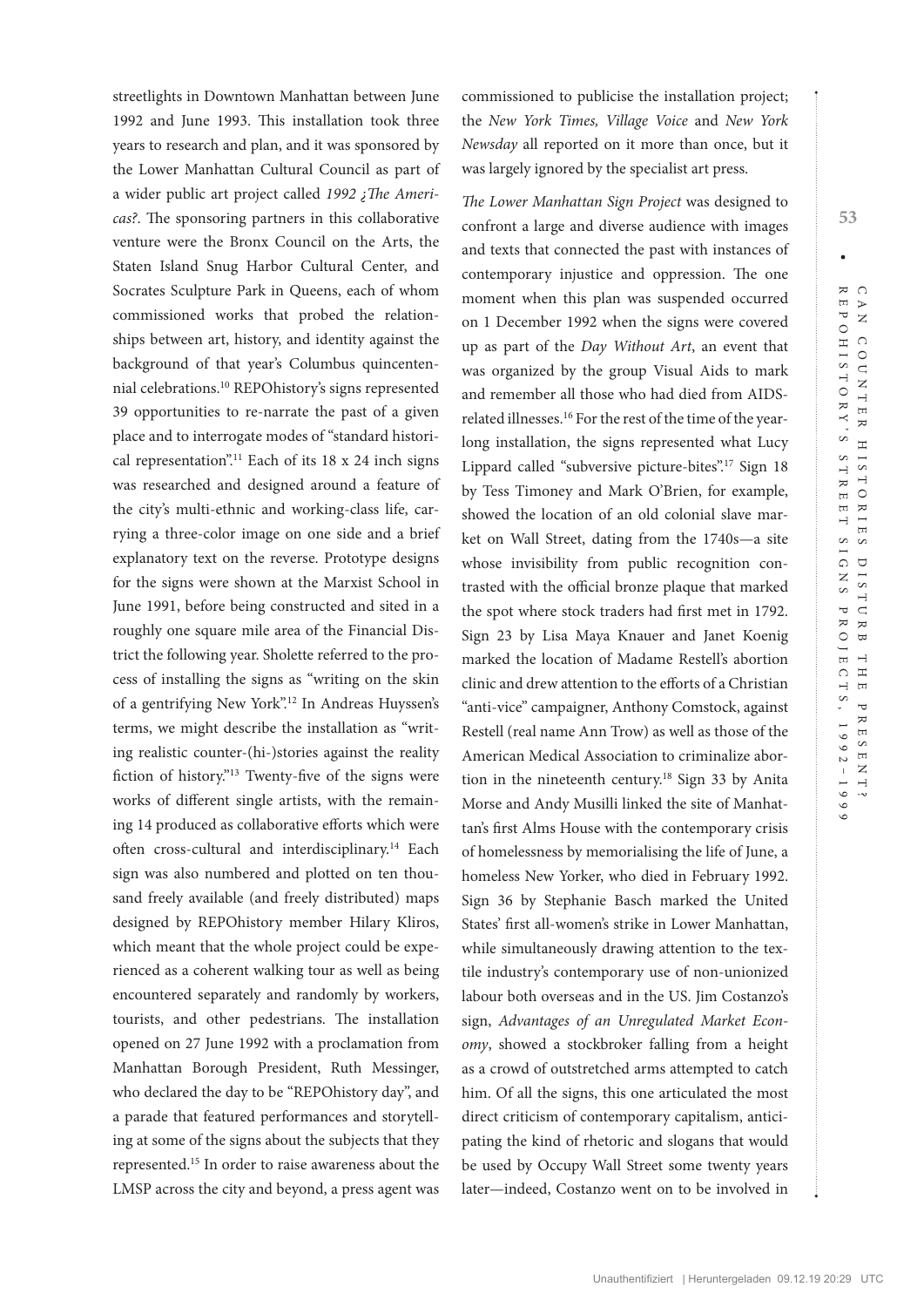OWS. REPOhistory lacked the resources to conduct a survey on how audiences reacted to their signs. Nonetheless, the group was at least clear about its intention to provoke viewers—not just Wall Street "suits", but the army of night cleaners and low-paid service workers who kept the Financial District functioning—into making multiple and critical readings of the signs' content.

The collective's next major project, *Queer Spaces*, marked significant sites of New York's gay and lesbian cultures by fixing street signs shaped as pink triangles around Greenwich Village. In doing so, they addressed a theme that was silent in *The Lower Manhattan Sign Project*, which had made no direct reference to LGBT-related politics or cultural memory. The idea for the new project came when REPOhistory member Todd Ayoung brought to the group's attention a call for contributors by the Storefront for Art and Architecture, who were planning an exhibition called *Queer Spaces*. This exhibition in 1994 was timed to coincide with the twenty-fifth anniversary of the Stonewall uprising, when members of the LGBT community forcibly resisted the latest in a series of police raids against the Village's Stonewall Inn on 28 June 1969. REPOhistory's *Queer Spaces* installation recognized the importance of Stonewall as a moment in the modern campaign for LGBT rights, but it also sought to counter the decontextualized mythologizing of the event in the popular media by referencing the earlier emergence of political consciousness and activism among the gay and lesbian community that made the resistance outside Stonewall possible.<sup>19</sup> There were nine signs, all of which utilized the "serious" typography of official heritage markers, with the form of the pink triangle designed to invoke and reclaim a resonant symbol of anti-homosexual persecution. Their installation in site-specific street locations functioned to historicise public spaces. The complete set of signs could be viewed at the Storefront for Art and Architecture's exhibition space in New York, where a map was available for anyone who wanted to go and see the signs in their various locations around Greenwich Village.

Each sign was bolted to a lamppost as an inverted triangle, with the title *QUEER SPACES* running across the top edge, and PLACES OF STRUGGLE

and PLACES OF STRENGTH in smaller lettering along the two diagonal sides. These three phrases provided a frame within which the sign's main title and text were positioned—along with REPOhistory's logo in small-scale and the sign's number at the bottom apex. While planning the installation, the group drew up a long list of twenty-five potential sites and signs, in consultation with activists in the gay and lesbian community. After discussing the merits of organizing the project around a singular theme—gay-bashing, cruising and red-light districts were all considered as options—it was decided that the long list should reflect more broadly the recent history of LGBT activism. The group then voted to choose six sign subjects from this long list, with the content of three additional signs to be determined later. REPOhistory members Lisa Maya Knauer, Ed Eisenberg and Mark O'Brien researched and wrote the text for all the signs, helped by staff at the Lesbian Herstory Archives.<sup>20</sup>

As with the previous signs project, *Queer Spaces* contested the erasures by dominant collective memory culture. REPOhistory member Betti-Sue Hertz later explained that the signs were never conceived as a "call to action", but were intended to be in conversation with the official markers of memory culture—as well as serving as symbols of the various sites of cultural significance that the project was unable to mark because of material constraints.<sup>21</sup> Sign 2, for example, marked the location of a demonstration in March 1987 against pharmaceutical company profiteering—it was this demonstration that led to the formation of ACTUP (the AIDS Coalition to Unleash Power). Sign 5 commemorated the Daughters of Bilitis, one of the earliest lesbian political advocacy groups that had been founded in the 1950s and which had offices in Greenwich Village for several years from 1963 onwards. Sign 6 was installed outside the former site of Bonnie and Clyde's, which was a lesbian bar that was in business from the early 1970s to the mid-1980s. Sign 7, meanwhile, commemorated the life and death of Marsha P. Johnson (1945–1992), who, it was stated, was "born Malcolm Michaels. Stonewall Veteran, performer, panhandler, prostitute, Warhol Model". The sign's main inscription read:

ARK  $\geq$ 

**54**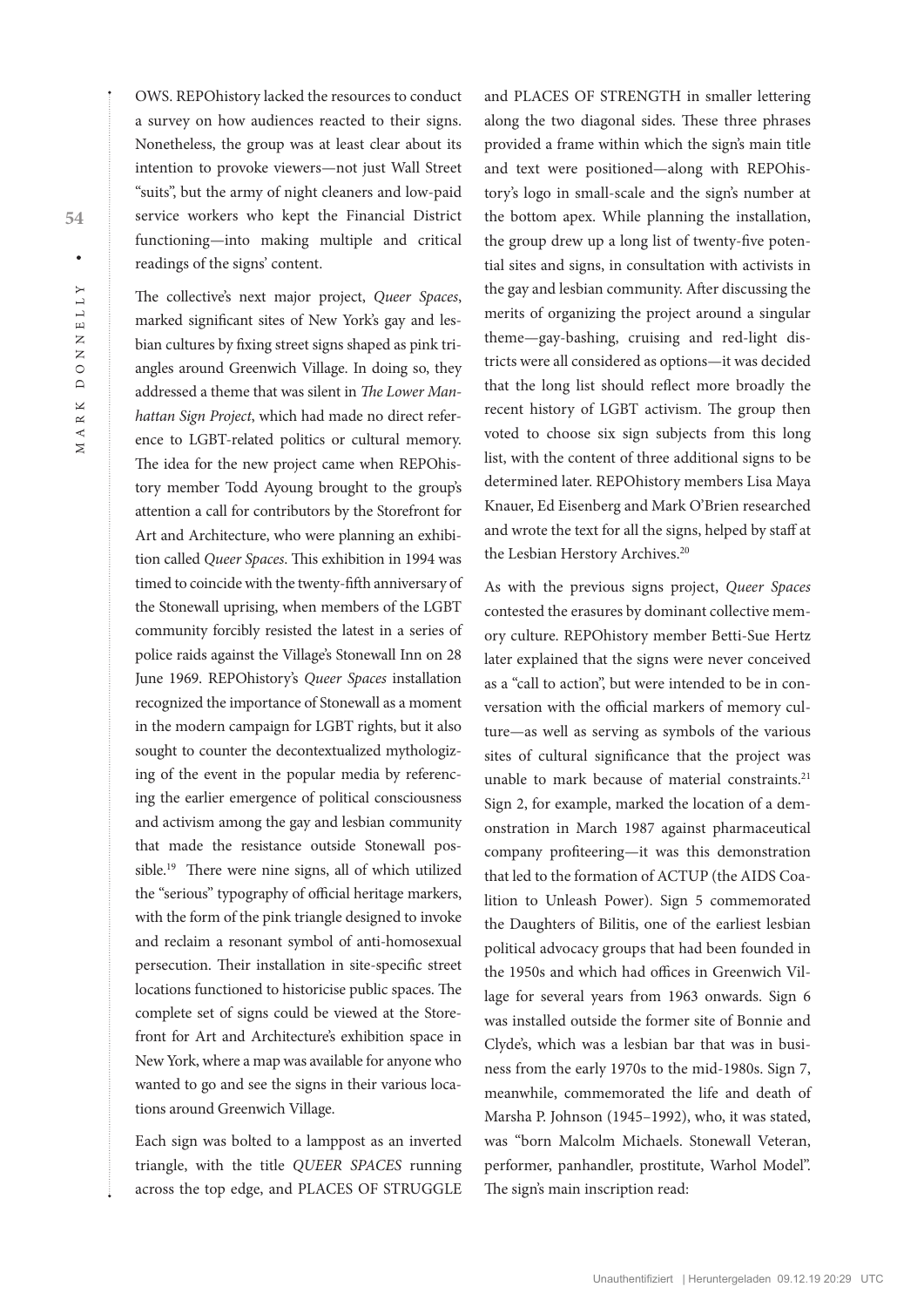On July 6, 1992, the body of this legendary drag queen was found floating in the river near this site. The police quickly ruled her death a suicide although witnesses reported seeing Johnson harassed by youths on July 4. In response to a vigorous campaign by the New York Gay and Lesbian Anti-Violence Project the death has been reclassified as "drowning of an unknown nature." We may never know the true circumstances of her death.<sup>22</sup>

*Queer Spaces* was followed by a sign installation in Atlanta, Georgia, titled *Entering Buttermilk Bottom* (1995), which drew attention to how an African-American community in the city had been displaced in the name of "urban renewal". There was a further collaborative signs project with residents of Atlanta's Fourth Ward in 1997, called *Voices of Renewal*. And in 1998 in Houston, Texas, the group created a document in the form of a fold-out map that mixed text, documentary photographs and topographical maps to explore issues of urban growth, displacement, and luxury redevelopment around the downtown site of the city's abandoned King George Hotel. However, measured against the group's stated ambition of using the past to "disturb the present", REPOhistory's most successful (counter)production was probably *Civil Disturbances: Battles for Justice in New York City* (1998–9), a joint venture with the non-profit law office New York Lawyers for the Public Interest (NYLPI).<sup>23</sup> The project's aim was to install 20 street signs that identified important precedents established by public interest law, as well as important ongoing struggles for justice, at a time when public law services themselves were threatened. There were two copies of each sign: one was sited in a location that was relevant to the subject material, the other was installed near the various courthouses in Manhattan where the cases were tried. Each sign also carried a more general warning about the danger of restricting access to legal representation to those who could afford to pay. The text read:

CIVIL DISTURBANCES: JUSTICE UNDER SIEGE. Budget cuts and political attacks threaten the practice of public interest law as

never before. What will happen if the disadvantaged can no longer gain access to justice?

Among the legal cases that *Civil Disturbances* commemorated were a lawsuit that established the rights of homeless families to decent emergency shelter, another one that established public access rights to the Empire State Building for people with disabilities, a major class action against the city authorities for maladministration of child welfare services, a case against the New York Police Department and Family Court for failing to protect women from their violent husbands, and the successful use of the courts by activists in Chinatown to resist further "gentrification" of their neighbourhood.<sup>24</sup> As with their previous sign projects, the initial long-list of subjects from which the final selection would be chosen was worked out collaboratively. Once this selection had been made, lawyers from NYLPI worked with REPOhistory artists to produce draft designs which were then critiqued by the group. These designs, created by artists such as Mark O'Brien—who was also the project coordinator—Janet Koenig, Marina Gutierrez, Laurie Ourlicht, Ming Mur-Ray, Stephanie Basch, and Mona Jimenez, were powerful in their own right. However, what gave *Civil Disturbances* its oppositional credibility was the political pushback that it generated. For its earlier projects, REPOhistory had been able to obtain temporary permits to install their signs without encountering too much political obstruction. This was mainly thanks to artist Tom Klem's contacts with Frank Addeo, an official in New York's Department of Transportation which was responsible for managing the city's street signs, lampposts and traffic lights. It also helped that New York's Mayor at the time of the first installations, the Democrat David Dinkins, supported a social diversity agenda that was favourable to the kind of political art projects that Klem and his colleagues undertook. But by the time that Joan Vermeulen, executive director of NYLPI, proposed the project that became *Civil Disturbances*, Dinkins had been replaced by the Republican Mayor Rudy Giuliani. This new administration's *Quality of Life* campaign envisaged public art as something that should complement corporate- and landlord-friendly policies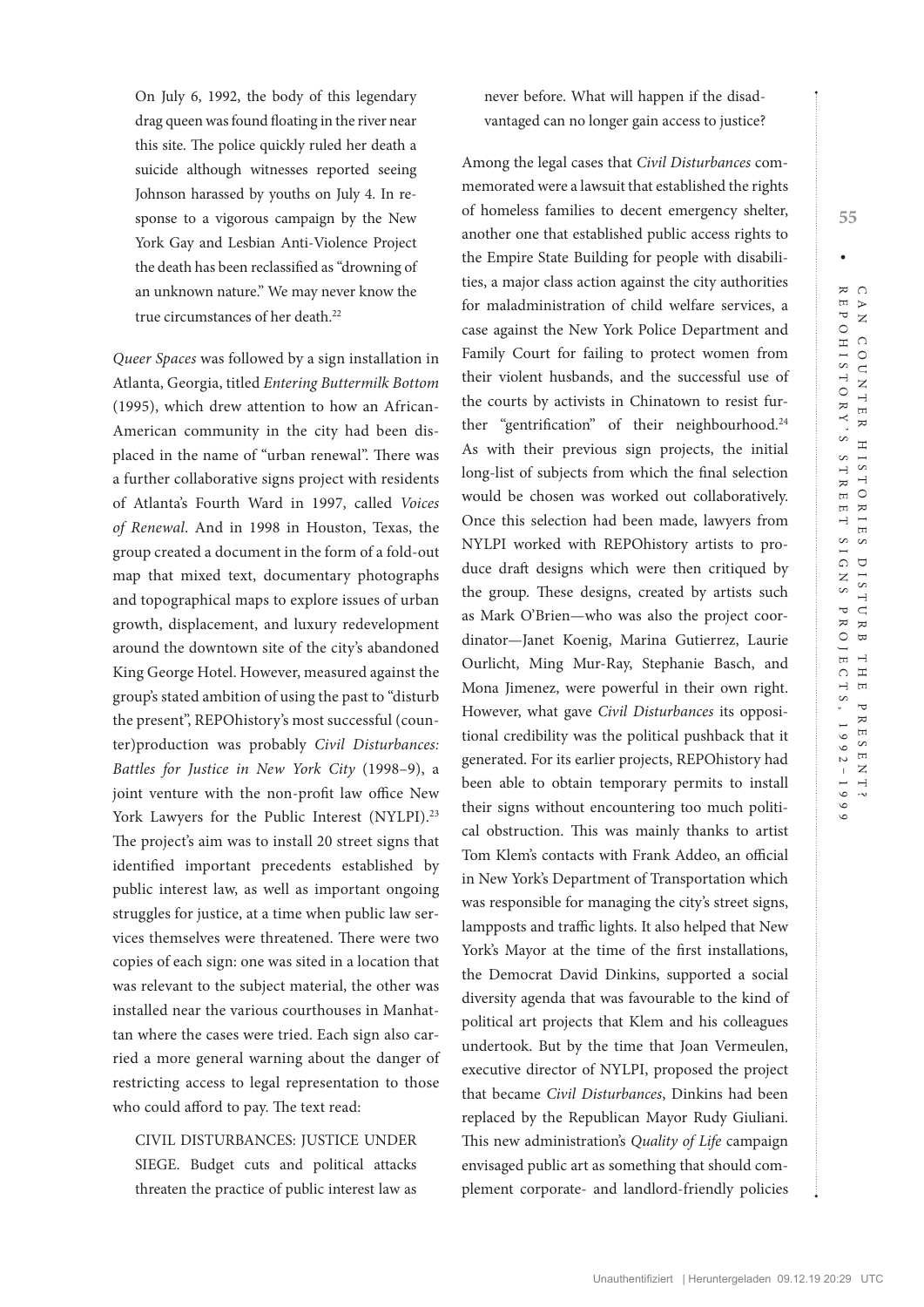across the city, rather than as a tool for making critical interventions against hegemonic authority.25 As a result, they only reluctantly gave permission for *Civil Disturbances* to go ahead, following months of negotiation with REPOhistory's lawyers. After initially denying the permits required to install the signs in May 1998, and knowing that there were lawyers who were prepared to bring a lawsuit against the administration for infringing artists' rights of free speech under the US constitution's First Amendment, Giuliani's team finally agreed to a deal that allowed the installation to go ahead in August 1998.26 By having to negotiate with powerful political adversaries, REPOhistory became actively involved in the very battle against the corporatefriendly homogenisation of public space and depoliticisation of public art that it had long sought to highlight. Notwithstanding the fact that permits had been secured for *Civil Disturbances*, various landlords and business were sufficiently disturbed by what was displayed on some of the signs to censor them by repeatedly removing them from public view.27 These removals revealed the extent to which owners and managers assumed that they had a right to control what was displayed in the public space that was adjacent to their private properties. As Sholette said: "What appears to be commonlyowned urban space is in fact crisscrossed with lines of micro-political power."28

#### **A PAST THAT HAUNTS THE PRESENT**

By installing their signs as art objects in street locations, REPOhistory extended the conventional space of the gallery as a site of display and a locus for the expression of curatorial authority. In their choice of the signs' referents, they simultaneously challenged ideas about social legibility within the public sphere and critiqued notions that the public sphere could function as a disinterested space for artistic production.29 Admittedly, their preferred model for contesting hegemonic representational politics was a straightforward inside/outside, dominant/subordinate one. But by choosing to invoke "historically" subordinate references in their projects they shared some common ground intellectually with Oskar Negt and Alexander Kluge, who regarded

collective memory of past political struggles, resistance, and organisation as a precondition for the practice of counter-hegemonic politics. As Negt and Kluge argued, "the assault of the present on the rest of time" was one of the major problems to be overcome in the modern public sphere because 'the tendency towards historical impoverishment' eroded the horizon of experience, stripping the past of its critical potential for use in the present.30 Understood in these terms, counter-hegemonic political work included the task of contesting dominant ways of managing and understanding temporality within the spheres of public life—including the state's repertoire of ceremonial display. This is what REPOhistory sought to do: juxtapose installations that articulated their own ideological positions with the kind of official memory artefacts that are used to equate heritage with economic and cultural value in contemporary urban spaces.

In their declared intention to "repossess" history, the group clearly drew on the influence of Walter Benjamin, whose *Theses on the Philosophy of History* they had read and discussed at their early meetings. Benjamin was inspirational because he regarded the past as a store of ideas and ideals, traumas and oppressions, experiences and visions that people can choose to recognise and incorporate into their political projects. The past has no determining force as such, he argued, but one might "awaken" to it both as a form of cognition and as a motive for political praxis.<sup>31</sup> Benjamin's concept of "awakening" stressed the importance of recognizing how moments in the past can be seen as belonging to a given situation in the present, and also of *acting* in a way that politically transformed that present by making those aspects of the past that belonged to it live in the now.32 Consistently in his writings, Benjamin critiqued philosophies of history that fused together temporal continuity, historical causality and the ideology of progress. He stated that: "History is the subject of a structure whose site is not homogenous, empty time, but time filled by presence of the now… blasted out of the continuum of history."33 Benjamin rejected the idea of "empty time" that was disconnected from the "time of the now, which is shot through with chips of Messianic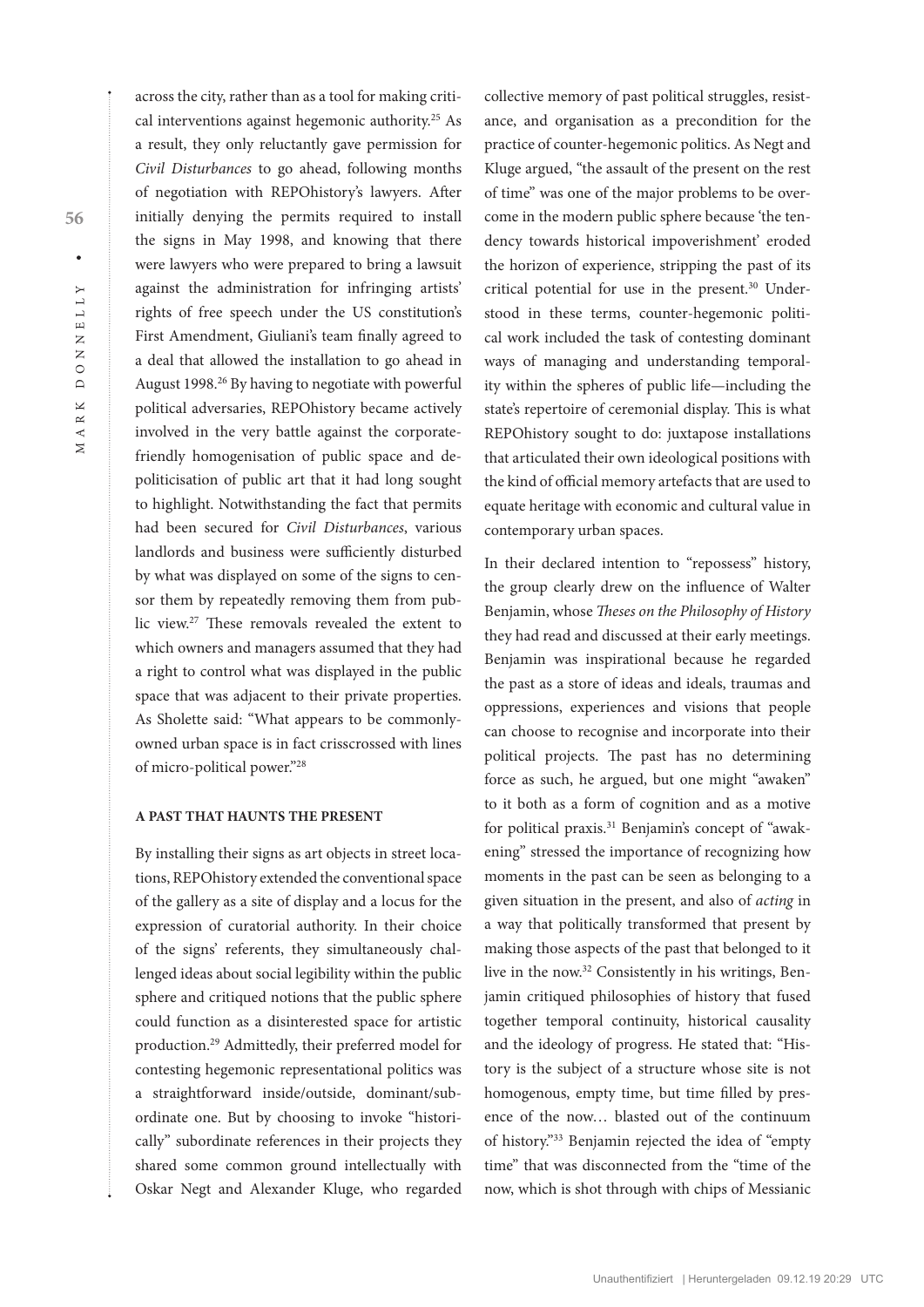time".<sup>34</sup> By this, he meant that political action in any given present has the potential to redeem the injustices of the past by insisting that those injustices do not belong to an absent past: they are part of the now in which political futures are contested.

Benjamin's thinking here has obvious affinities with Derrida's terminology of spectres that haunt the present and with his concept of the "messianic without a messianism".<sup>35</sup> Derrida was careful to elaborate where his thinking diverged from Benjamin's.<sup>36</sup> Nonetheless, both thinkers point towards an idea of a political consciousness in the present that resists an understanding of history as a progressive and autonomous force. Rejecting models of historical thought that position the past as an inferior antecedent of the present, Derrida and Benjamin suggest forms of political activity and thought that mobilise traces and spectres of the past while still denying that there is a historical past with its own shape and trajectory.37 In *Specters of Marx* (1994), Derrida explained how, from the outset, his project of deconstruction had sought to make possible a concept of historicity that opened up access to an "affirmative thinking of the messianic and emancipatory promise as promise."38 For Derrida, having a concept of historicity that was not another instantiation of the metaphysics of presence was indispensable to political projects of justice and emancipation. He also insisted that the emancipatory desire, or the promise of a justice to come, could only be realized in conditions of undecidability, where the certainty of a final ground for a decision would never be available. Dispensing with the idea of the historical past as a given, Derrida, therefore, enables us to conceive of a historical consciousness in which the past "haunts" and acts in the force fields of the present, but not in ways that are mappable and reducible to instantiations of presence.

### **THE COUNTER(F)ACTUAL AS COUNTER HEGEMONY**

REPOhistory's signs projects attempted to utilize past-talk as a means for disturbing current conceptions of the "sensible" in politics and social relations. To appreciate how such attempts might work, Laclau and Mouffe's theorization of hegemony and Mouffe's more specific writing about agonistic politics and artistic practices are particularly useful tools. Viewed through a hegemonic framework, politics is the process by which diverse articulatory practices bring about the incomplete and selective structuring of the social field.39 For Laclau and Mouffe, the political refers to a dimension of antagonism which is irreducible in human relations and which is constitutive of the social. In this way, radical and plural democratic politics is best seen as a struggle that is characterised by endless multiple contestations, carried out from different and necessarily fluid subject positions that are connected to each other by chains of equivalence, and in which everything is to play for and nothing is guaranteed. Because the community can never achieve the promise of the absent fullness that always eludes it—a finally reconciled and harmonious society in which there is consensus without exclusion—the social remains a site in which groups "compete between themselves to temporarily give to their particularisms a function of universal representation."40 When a hegemonic understanding of a given particularism is successfully maintained for a long period, a contingent social structuring can easily come to be regarded as "natural", "common sense" and simply the "reality" of how things are. Therefore, one of the tasks of a project of "radical plural democracy" is to "reactivate" the "sedimented" hegemonic operations that produce given social structurings.<sup>41</sup> Crucially, in what Mouffe and Laclau call an agonistic model of politics, there is no expectation that struggles to extend liberty and equality across forms of social relations will terminate with the arrival of a fully emancipated, reconciled society—one in which partisan politics would be superseded by the need simply to manage common affairs rationally. On the contrary, agonistic politics imagines an unending series of contests to install new forms of hegemony which in turn will be contested and replaced.<sup>42</sup> Agonistic confrontation, argues Mouffe, is democracy's "very condition of existence".43

Artistic and cultural practices have a role to play in reactivating hegemonic fixings because there is no privileged discursive site or centre from which the work of agonistic politics should proceed. Indeed,

**57**

Unauthentifiziert | Heruntergeladen 09.12.19 20:29 UTC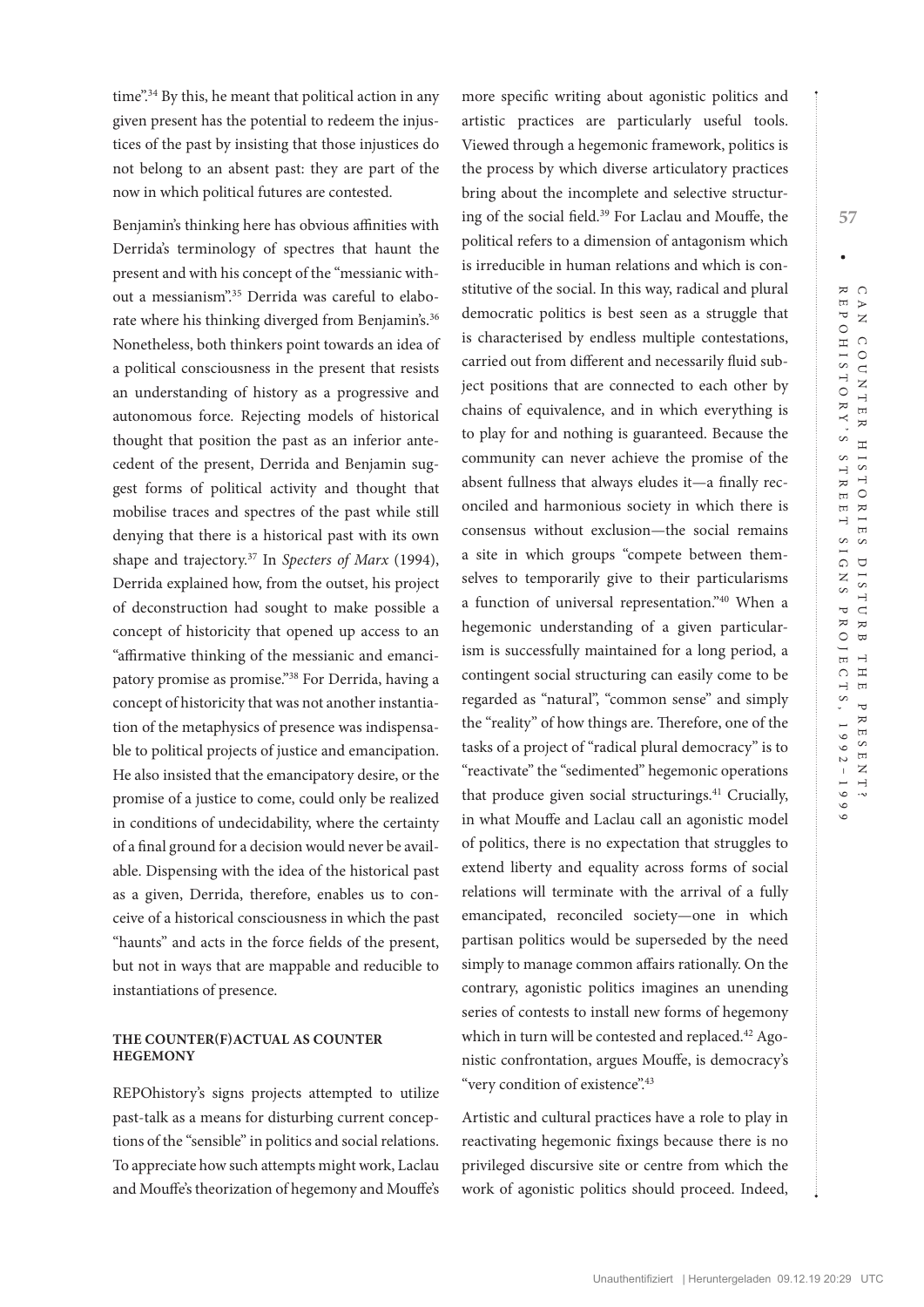$\geq$ 

**58**

the point is often made that in the post-Fordist regime of production, which is characterized by forms of immaterial, affective, and communicative labour, the central terrain of political struggle has become the sites where subjectivities are articulated and the "distribution of the sensible" is managed. Artists, argues Mouffe, can work to "undermine the social imaginary necessary for capitalist reproduction", because artistic practices are crucial to the constitution and subsequent diffusion of that imaginary in the first instance.<sup>44</sup> Understood in this way, REPOhistory's awkward reminders of past injustices that jarred against the smooth objects of New York's consensual memory culture can be appreciated as attempts to disarticulate an existing common sense about the ways in which an apparently progressive temporal movement had led towards an inevitable (and thus justified) historical present. Moreover, by invoking memories of past struggles for justice, they pointed towards alternative visions for living that might once have taken hold *and which still could*. Having said this, it is difficult to show empirically that a small artistic collective like REPOhistory was able to produce significant political effects on its own: obviously, Wall Street's speculative excesses and New York's gentrification continued unimpeded by the group's interventions in the public sphere. But, equally, strategies of agonistic confrontation should not be viewed as singular cases. REPOhistory's projects are best thought of as part of a network in which there were direct connections to social movement groups, public interest lawyers, sympathetic writers in the newspaper press and progressive allies within the Democrat administration in New York under David Dinkins's leadership. More broadly, the network also included art-as-activism forerunners and contemporaries such as Aids Coalition to Unleash Power (ACT UP), Political Art Documentation / Distribution (PAD/D), Group Material, Guerilla Girls, 16 Beaver Group, and others that were featured in Nato Thompson's 2004 retrospective exhibition of 1990s socially-engaged art, *The Interventionists: Art in the Social Sphere*. 45 As Thompson went on to argue, the tactics of artists such as these were taken up by some of the global justice movement activists who protested on the streets in Seattle (1999) and Genoa (2001).<sup>46</sup>

REPOhistory split after their final project—*Circulation*—in 2000, but their strategy for disrupting dominant histories has been taken up by other groups and organisations. In 2005 artists and activists in the United Victorian Workers' Union disrupted the annual *Victorian Stroll* in Troy, New York, by re-enacting the roles of nineteenth-century exploited workers and inserting themselves among members of the Troy Chamber of Commerce who were parading in the Victorian-era clothes of the wealthy owners of industry. In 2007 activists in Pittsburgh's Howling Mob Society installed a series of ten signs to commemorate the major Railroad Strike of 1877, recovering a buried story of political radicalism. Finally, since 2011 the grassroots archiving-as-activism of Brooklyn's Interference Archive has demonstrated why the past is too important to be trusted to professional historians. As REPOhistory declared, it needs to be repossessed from them.

#### **References**

- Benjamin, Walter. *The Arcades Project,* edited by Rolf Tiedemann, translated by Howard Eiland and Kevin McLaughlin. Cambridge, Mass: The Belknap Press of Harvard University Press, 1999.
- Benjamin, Walter. "Theses on the Philosophy of History." In *Illuminations: Walter Benjamin*, edited by Hannah Arendt, translated by Harry Zorn. London: Pimlico, 1999. 245–255.
- Brown, Wendy. *Politics Out of History.* Princeton: Princeton University Press, 2001.
- Derrida, Jacques. "Marx and Sons." In *Ghostly Demarcations: A Symposium on Jacques Derrida's* Specters of Marx: *Jacques Derrida, Terry Eagleton, Frederic Jameson, Antonio Negri et al.,* edited by Michael Sprinkler. London: Verso, 2008. 213–269.
- Desai, Dipti. "History that disturbs the present: An interview about REPOhistory with Greg Sholette." Accessed July 21, 2017. [http://www.gregorysholette.](http://www.gregorysholette.com/wp-content/uploads/2011/04/History-that-disturbs-the-Present1.pdf) [com/wp-content/uploads/2011/04/History-that-dis](http://www.gregorysholette.com/wp-content/uploads/2011/04/History-that-disturbs-the-Present1.pdf)[turbs-the-Present1.pdf.](http://www.gregorysholette.com/wp-content/uploads/2011/04/History-that-disturbs-the-Present1.pdf)
- Diller, Matthew. "Introduction: Civil Disturbances—Battles for Justice in New York City", *Fordham Urban Law Journal* 26 (1999), 1317–1323.
- Fraser, Nancy. "Rethinking the Public Sphere: A Contribution to the Critique of Actually Existing Democracy." In *Habermas and the Public Sphere,* edited by Craig Calhoun. Cambridge, Mass: The MIT Press, 1992. 109–142.
- Friedlander, Eli. *Walter Benjamin: A Philosophical Portrait*. Cambridge, Mass: Harvard University Press, 2012.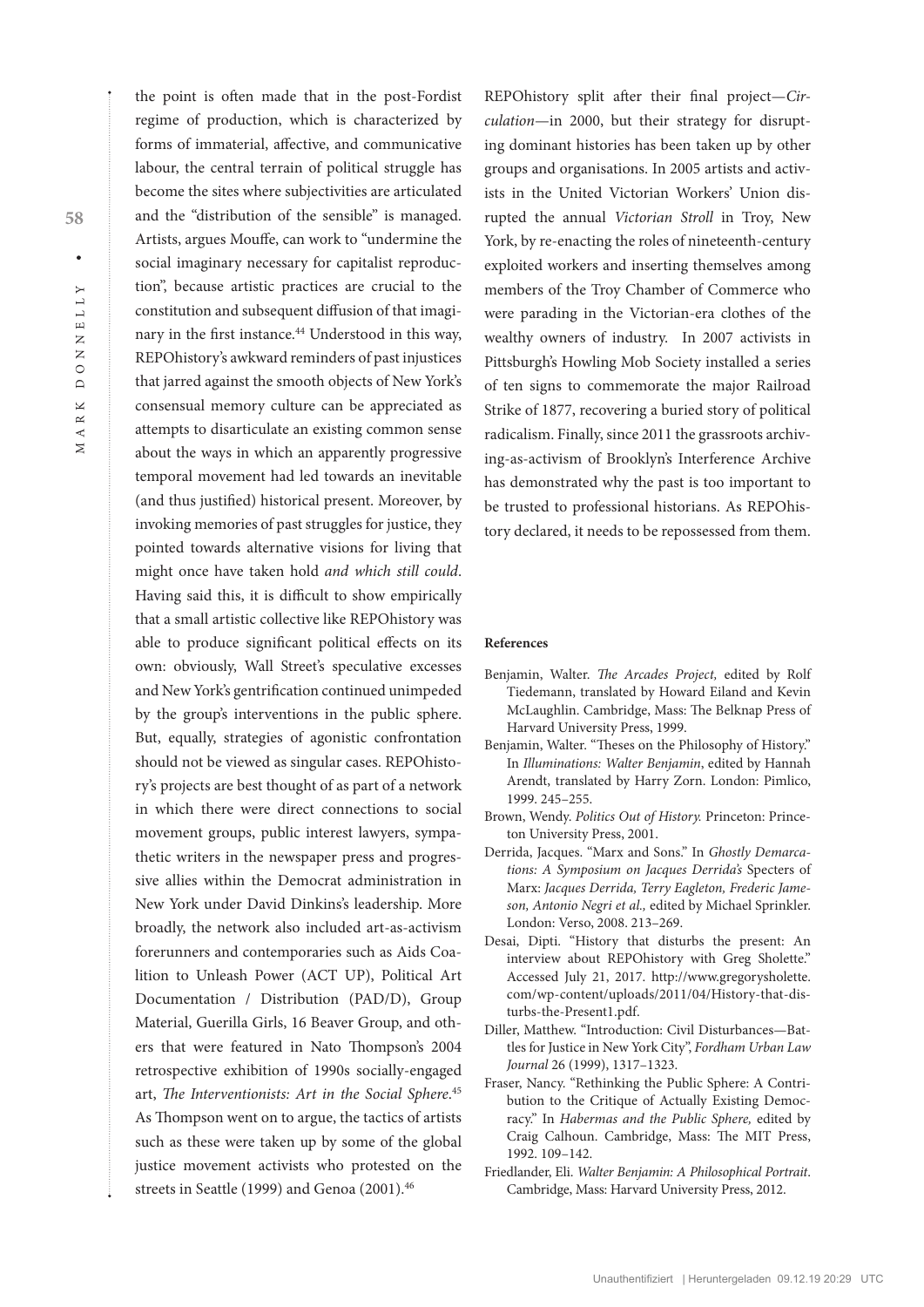- Glahn, Philip. "Public Art: Avant-Garde Practice and the Possibilities of Critical Articulation." *Afterimage: The Journal of Media Arts and Cultural Criticism,* 28 (2000), 10–12.
- Hertz, Betti-Sue, Ed Eisenberg and Lisa Maya Knauer. "Queer Spaces in New York City: Places of Struggle/ Places of Strength." In *Queers in Space: Communities, Public Places, Sites of Resistance*, edited by Gordon Brent Ingram, Anne-Marie Bouthillette and Yolanda Retter. Seattle: Bay Press, 1997. 356–370.
- *How to '92: Model Actions for a post-Columbian World,*  Minneapolis: Alliance for Cultural Democracy, (n.d.).
- Laclau, Ernesto and Chantal Mouffe, *Hegemony and Socialist Strategy: Towards a radical Democratic Politics*. London: Verso, 2001.
- Laclau, Ernesto. "Universalism, Particularism and the Question of Identity." In *Emancipation(s)*, edited by Ernesto Laclau. London: Verso, 2007. 20–35.
- Laclau, Ernesto. *The Rhetorical Foundations of Society.* London: Verso, 2014.
- Lucy Lippard, "Anti-Amnesia" in REPOhistory, *The Lower Manhattan Sign Project.* New York: REPOhistory, 1993. 4–7.
- "Marking LGBT History in the Village and Beyond: A Panel Discussion with REPOhistory." Filmed June 22, 2016 at an event co-sponsored by the School of Public Engagement and the Vera List Center for Art and Politics. [https://www.youtube.com/watch?v=5mI\\_](https://www.youtube.com/watch?v=5mI_oMfIS8c) [oMfIS8c.](https://www.youtube.com/watch?v=5mI_oMfIS8c)
- Mosès, Stéphane. *The Angel of History: Rosenzweig, Benjamin, Scholem*, translated by Barbara Harshav. Stanford, Calif., Stanford University Press, 2009.
- Mouffe, Chantal. "For an agonistic public sphere." In *Radical Democracy: Politics between abundance and lack,*  edited by Lars Tonder and Lasse Thomassen. Manchester: Manchester University Press, 2005. 123–132.
- Mouffe, Chantal. "Democracy as Agonistic Pluralism." In *Rewriting Democracy: Cultural Politics in Postmodernity,* edited by Elizabeth Deeds Ermarth. Aldershot: Ashgate, 2007. 36–45.
- Mouffe, Chantal. *Agonistics: Thinking the World Politically*. London: Verso, 2013.
- Negt, Oskar and Alexander Kluge, *Public Sphere and Experience: Toward an Analysis of the Bourgeois and Proletarian Public Sphere*, with a foreword by Miriam Hansen, translated by Peter Labanyi, Jamie Owen Daniel and Assenka Oksiloff. Minneapolis: University of Minnesota Press, 1993.
- REPOhistory, *The Lower Manhattan Sign Project,* New York: REPOhistory, 1993.
- Sholette, Gregory. "Authenticity Squared. REPOhistory CIRCULATION: Anatomy of an Activist, Urban Art Project." *New Art Examiner,* December (1999), 20–23 and 71–72.
- Sholette, Gregory. *Dark Matter: Art and Politics in the Age of Enterprise Culture.* London: Pluto Press, 2011.
- Steiner, Uwe. *Walter Benjamin: An Introduction to his Work and Thought*, translated by Michael Winkler. Chicago: University of Chicago Press, 2010.
- Thompson, Nato. "Trespassing Relevance." In *The Interventionists: Users' Manual for the Creative Disruption of Everyday Life.* Cambridge, Mass: MIT Press, 2004.  $13 - 22$ .

Thompson, Nato and Gregory Sholette, with Joseph Thompson, eds. *The Interventionists: Users' Manual for the Creative Disruption of Everyday Life.* Cambridge, Mass: MIT Press, 2004.

#### **Notes**

1 Dipti Desai, "History that disturbs the present: An interview about REPOhistory with Greg Sholette," accessed July 21, 2017, [http://www.gregorysholette.com/](http://www.gregorysholette.com/wp-content/uploads/2011/04/History-that-disturbs-the-Present1.pdf) [wp-content/uploads/2011/04/History-that-disturbs](http://www.gregorysholette.com/wp-content/uploads/2011/04/History-that-disturbs-the-Present1.pdf)[the-Present1.pdf](http://www.gregorysholette.com/wp-content/uploads/2011/04/History-that-disturbs-the-Present1.pdf). See also Philip Glahn, "Public Art: Avant-Garde Practice and the Possibilities of Critical Articulation," *Afterimage: The Journal of Media Arts and Cultural Criticism* 28/3 (2000), 10–12.

Nancy Fraser, "Rethinking the Public Sphere: A Contribution to the Critique of Actually Existing Democracy" in *Habermas and the Public Sphere* ed. Craig Calhoun (Cambridge, Mass: The MIT Press, 1992), 123. For a complementary discussion see Chantal Mouffe, "For an agonistic public sphere" in *Radical Democracy: Politics between abundance and lack* ed. Lars Tonder and Lasse Thomassen (Manchester: Manchester University Press, 2005), 123–132.

Gregory Sholette, "Authenticity Squared. REPOhistory CIRCULATION: Anatomy of an Activist, Urban Art Project," *New Art Examiner,* December (1999): 20–23 and 71–72. The online version cited here is available at [http://www.gregorysholette.com/wp-content/up](http://www.gregorysholette.com/wp-content/uploads/2011/04/12_authenticity1.pdf)[loads/2011/04/12\\_authenticity1.pdf.](http://www.gregorysholette.com/wp-content/uploads/2011/04/12_authenticity1.pdf)

See the booklet, *How to '92: Model Actions for a post-Columbian World*, (Minneapolis: Alliance for Cultural Democracy), (n.d.).

5 For an account of REPOhistory's membership, methods and productions, see Desai.

6 Lucy Lippard, "Anti-Amnesia" in REPOhistory, *The Lower Manhattan Sign Project* (New York: REPOhistory, 1993), 4.

- The phrase is from Lippard, 4.
- Desai, 4.
- $^{9}$  Desai, 4.

REPOhistory, unnumbered preface. The Bronx Council of the Arts commissioned Betti-Sue Hertz and Fred Wilson to curate an installation called *Houses of Spirits/Memories of Ancestors*; the Staten Island Snug Harbor Cultural Center sponsored an exhibition called *Silhouettes of the Southwest* under the curatorship of Olivia Georgia; and Socrates Sculpture Park appointed Enrico Martignoni to commission five artists whose brief was to explore the future directions of public art.

11 Gregory Sholette, *Dark Matter: Art and Politics in the Age of Enterprise Culture* (London: Pluto Press, 2011), 74.

- <sup>12</sup> Sholette, *Dark Matter*, 73.
- <sup>13</sup> Cited in Glahn, 11.
- Lippard, 6.
- $\frac{15}{16}$  Lippard, 5.

16 A cover was temporarily placed over the signs which read, "World Aids Day Without Art".

<sup>17</sup> Lippard,  $6-7$ .<br><sup>18</sup> Around the s

18 Around the same time as *The Lower Manhattan Sign Project*, REPOhistory also organised a multi-media gallery installation at Artists Space in New York called *Choice Histories: Framing Abortion*.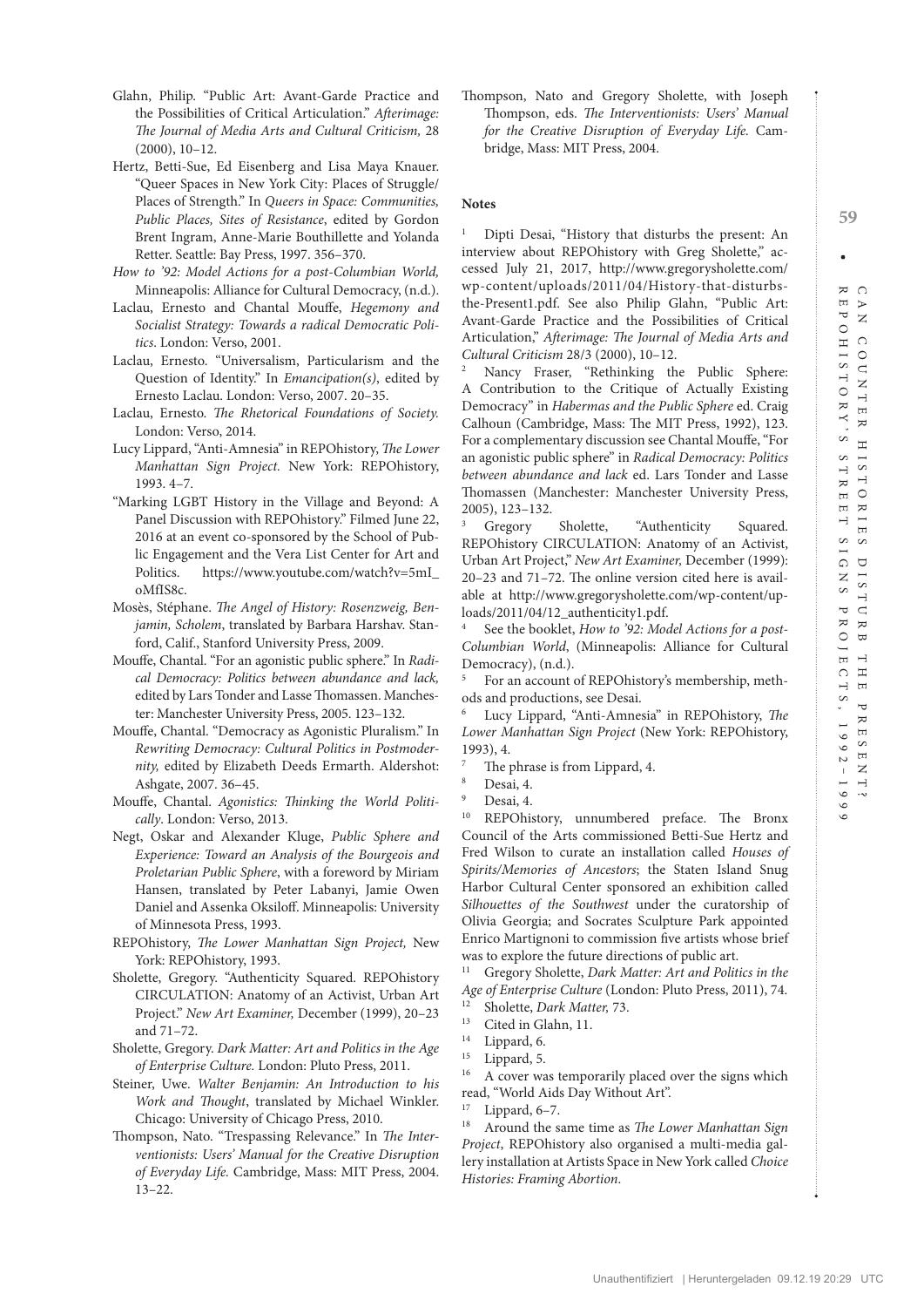19 Betti-Sue Hertz, Ed Eisenberg and Lisa Maya Knauer, "Queer Spaces in New York City: Places of Struggle/Places of Strength" in *Queers in Space: Communities, Public Places, Sites of Resistance*, ed. Gordon Brent Ingram, Anne-Marie Bouthillette and Yolanda Retter (Seattle: Bay Press, 1997), 361. The authors, all of whom were major contributors to *Queer Spaces*, acknowledged that they could have 'fleshed out this history more fully' by documenting other developments such as educational reform and the growth of community organisations. They could also have addressed issues including lesbian separatism and self-organising by lesbian and gay people of colour. But practical and financial constraints restricted the number of signs that they were able to produce.

<sup>20</sup> Hertz, Eisenberg and Knauer, 359, 361-363.

21 See "Marking LGBT History in the Village and Beyond: A Panel Discussion with REPOhistory," filmed June 22, 2016 at an event co-sponsored by the School of Public Engagement and the Vera List Center for Art and Politics, accessed March 21, 2018, [https://www.youtube.](https://www.youtube.com/watch?v=5mI_oMfIS8c) [com/watch?v=5mI\\_oMfIS8c.](https://www.youtube.com/watch?v=5mI_oMfIS8c) Ed Eisenberg explains in this film that funds were scarce for *Queer Spaces* partly because *The Lower Manhattan Sign Project* had used up so much of the group's resources. See also Hertz, Eisenberg and Knauer, 368.

22 The full text of all the signs can be found at REPOhistory member's Betti-Sue Hertz's blog, accessed 23 March 23, 2018, [https://bettisue.tumblr.com/](https://bettisue.tumblr.com/post/144574286290/repohistorys-queer-spaces-public-signage-project) [post/144574286290/repohistorys-queer-spaces-public](https://bettisue.tumblr.com/post/144574286290/repohistorys-queer-spaces-public-signage-project)[signage-project](https://bettisue.tumblr.com/post/144574286290/repohistorys-queer-spaces-public-signage-project).

23 See the special edition of *Fordham Urban Law Journal,*  26/5 (1999).

24 Matthew Diller, "Introduction: Civil Disturbances – Battles for Justice in New York City," *Fordham Urban Law Journal* 26 (1999): 1317–1323. See also Sholette, *Dark Matter,* 75–8.

<sup>25</sup> Sholette, *Dark Matter*, 75.<br><sup>26</sup> The Department of Trans

The Department of Transport told REPOhistory that their permits had been denied just as the group were about to open the installation with a press conference on 19 May 1998. The timing of the denial of the permits might have been intended to cause the maximum amount of obstruction. But in fact, it generated press coverage in publications like the *New York Times, Village Voice* and *Time Out*, questioning the Giuliani administration's attempts to censor artists.

27 Sholette, *Dark Matter,* 76, 78.

 $^{28}$  Desai, 12.<br> $^{29}$  Clahn 10

<sup>29</sup> Glahn, 10.<br><sup>30</sup> Oskar Negt and Alexander Kluge, *Public Sphere and Experience: Toward an Analysis of the Bourgeois and Proletarian Public Sphere*, with a foreword by Miriam Hansen, translated by Peter Labanyi, Jamie Owen Daniel and Assenka Oksiloff (Minneapolis: University of Minnesota Press, 1993), XXXV and 276.

31 Uwe Steiner, *Walter Benjamin: An Introduction to his Work and Thought*, translated by Michael Winkler (Chicago: University of Chicago Press, 2010), 149. See also Eli Friedlander, *Walter Benjamin: A Philosophical Portrait* (Cambridge, Mass. Harvard University Press, 2012).

32 Walter Benjamin, *The Arcades Project,* ed. Rolf Tiedemann, translated by Howard Eiland and Kevin McLaughlin (Cambridge, Mass: The Belknap Press of Harvard University Press, 1999), 388–389.

33 Walter Benjamin, "Theses on the Philosophy of History," in *Illuminations: Walter Benjamin,* ed. Hannah Arendt, translated by Harry Zorn (London: Pimlico, 1999), 252–253.<br><sup>34</sup> Benjamin, "Theses", Appendix A, 255.

<sup>35</sup> Benjamin, "Theses", 245-255. *Thesis* 9 refers to the "angel of history" with its face turned towards the past.

Derrida explained that whereas Benjamin's messianism was associated with Jewish traditions, his own concept of the messianic was a quasi-transcendental structure, not bound up with any particular moment of history or culture—and not describable as a power as such. This was why, said Derrida, he spoke precisely of a "messianicity *without* messianism" (original emphasis). See Jacques Derrida, "Marx and Sons," in *Ghostly Demarcations: A Symposium on Jacques Derrida's* Specters of Marx: *Jacques Derrida, Terry Eagleton, Frederic Jameson, Antonio Negri et al.* ed. Michael Sprinkler (London: Verso, 2008), 250.

37 Wendy Brown, *Politics Out of History* (Princeton: Princeton University Press, 2001), 172–173.<br><sup>38</sup> Devrida 04.

Derrida, 94.

39 Ernesto Laclau and Chantal Mouffe, *Hegemony and Socialist Strategy: Towards a radical Democratic Politics*  (London: Verso, 2001), *passim*.

40 Ernesto Laclau, "Universalism, Particularism and the Question of Identity," in *Emancipation(s)* (London: Verso,  $2007$ ), 35.<br><sup>41</sup> Ernest

41 Ernesto Laclau, *The Rhetorical Foundations of Society*  (London: Verso, 2014), 63.

42 Chantal Mouffe, *Agonistics: Thinking the World Politically* (London: Verso, 2013), 1–18.

Chantal Mouffe, "Democracy as Agonistic Pluralism," in *Rewriting Democracy: Cultural Politics in Postmodernity,*  ed. Elizabeth Deeds Ermarth (Aldershot: Ashgate, 2007), 43.

44 Mouffe, *Agonistics*, 88–90.

45 See *The Interventionists: Users' Manual for the Creative Disruption of Everyday Life*, ed. Nato Thompson and Gregory Sholette, with Joseph Thompson (Cambridge, Mass: MIT Press, 2004).

Nato Thompson, "Trespassing Relevance," in The *Interventionists*, 21. For an illustration of this transfer of tactics see the documentary by Oliver Ressler and Dario Azzellini, *Disobbedienti* (2002).

 $\circ$  $\Box$  $\overline{\mathbb{X}}$  $\approx$  $\prec$  $\geq$ 

**60**